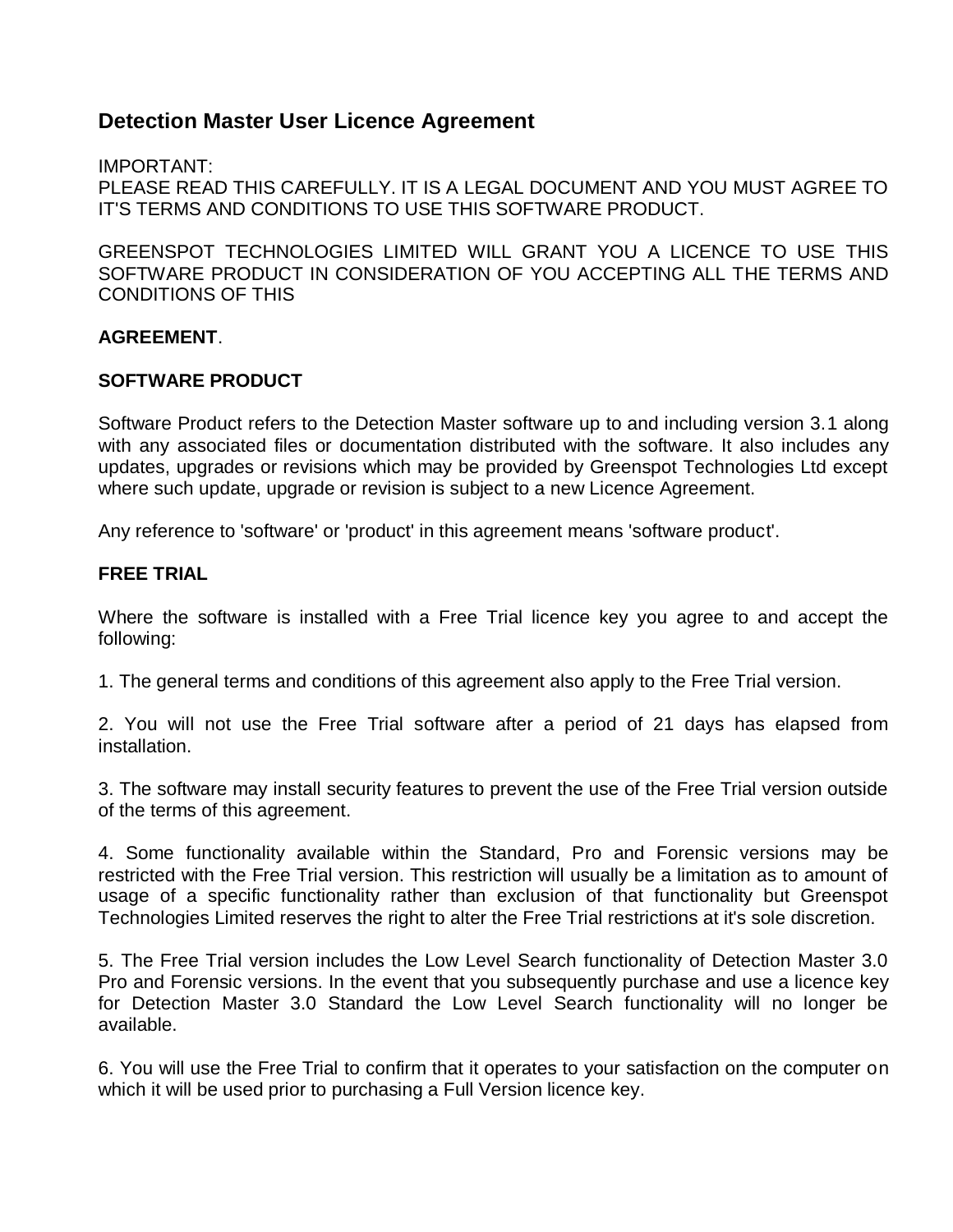## **FULL VERSION**

Where the software is installed with a Full Version licence key you agree to and accept the following:

1. The general terms and conditions of this agreement also apply to the Full Version.

2. The full versions of the product covered by this licence agreement include all versions up to and including Detection Master 3.0 Standard, Detection Master 3.0 Pro and Detection Master 3.0 Forensic. Greenspot Technologies Ltd will grant you a licence to use one of these products in consideration of the following:

a. You agree to and accept all the terms and conditions of this licence agreement and;

b. Payment of the applicable purchase price as published by Greenspot Technologies Ltd for the software version to be installed.

3. You confirm that you have used the Free Trial version and that it operates to your satisfaction on the computer on which it will be used.

### **GENERAL TERMS AND CONDITIONS**

The remainder of this licence agreement comprises the general terms and conditions.

## **USE OF PRODUCT**

You may:

- 1. Install the software on a single computer.
- 2. Make copies of the software for archival purposes only.

3. Use the software in accordance with the terms and conditions of this agreement.

You may not:

1. Sub-licence or lease this software product or use this product for any other commercial purposes unless subject to a separate commercial agreement with Greenspot Technologies Ltd.

2. Transfer the software to another person, company or other legal entity.

3. Reverse engineer, disassemble, decompile or otherwise attempt to discover or alter the source code for the software.

4. Use the product in any manner outside of the terms and conditions of this agreement.